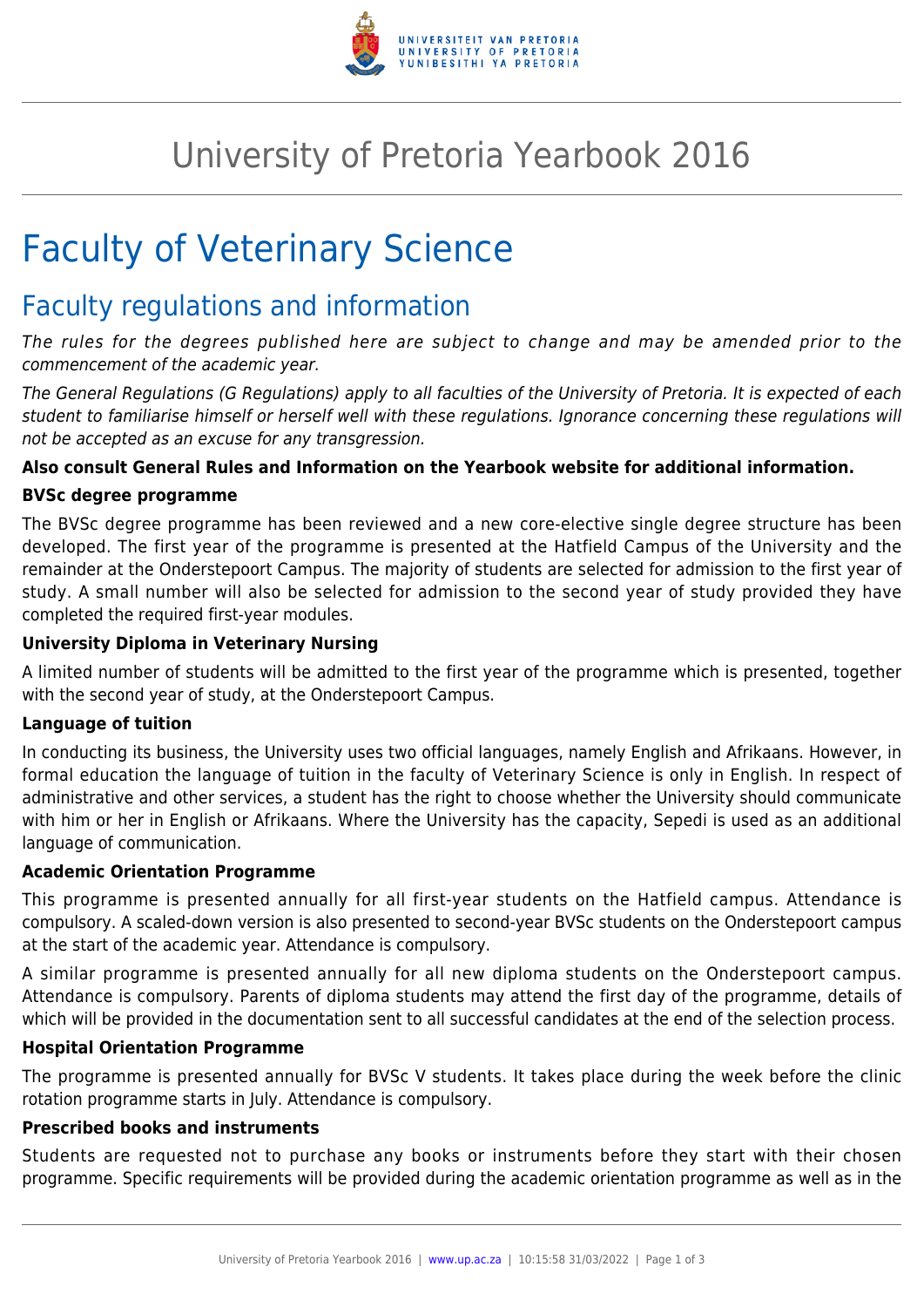

relevant study guides.

#### **Dress code**

Special instructions regarding dress must be adhered to. Details will be furnished when students are notified that they have been selected for the programme. Provision is made during the orientation programme for the acquisition of protective clothing.

#### **Excursions**

As it is essential to gain practical experience outside the Faculty, students are reminded to make provision for an adequate amount of money to cover expenses for excursions throughout their period of study. Details are provided in the relevant study guides.

#### **Vaccinations**

It is expected of every student to complete the required vaccination protocol against rabies as arranged by Student Administration. The protocol is for the student's own account. Provision is made for the availability of documentation to facilitate claims with medical aid schemes.

#### **Leave of absence**

If it is impossible for a registered student at the University of Pretoria to continue with his/her studies/research in a specific year, but he/she intends to continue in the following year, the student must apply in writing to the dean for **leave of absence**. The application must include: full names, student number, address, reasons and period for leave of absence, for example the whole year, first semester (January to June) or second semester (July to December), name of supervisor (where applicable), and the student's intentions for the period after his/her leave of absence. However, in accordance with the policy of the University of Pretoria, leave of absence is not granted for more than two years. Any outstanding fees should be paid in full upon the student's return from his/her leave of absence.

#### **Academic literacy**

It is expected of all new undergraduate students to complete the prescribed academic literacy module(s) as contained in the academic curriculum of the relevant programme.

#### **Examinations and pass requirements**

A final mark of at least 50% is required to pass a module. Students are also referred to the Faculty approved Guidelines for Examinations and related matters in the Faculty of Veterinary Science as well as individual study guides.

#### **Subminima in examinations**

Subminima required in modules or subdivisions of modules appear in the study guides issued annually for these modules.

#### **Weighting of modules**

The percentage of weighting of subsections of an examination in the calculation of the examination mark will be indicated in the individual study guides.

#### **Examinations (Reg G.12)**

The examinations for modules offered in the first semester, take place in April to June, while all other examinations (for second-semester modules and year modules) take place from August to November.

#### **Ancillary examinations (Reg G.12.3)**

After completion of an examination and before the final examination results are announced, the examiners may